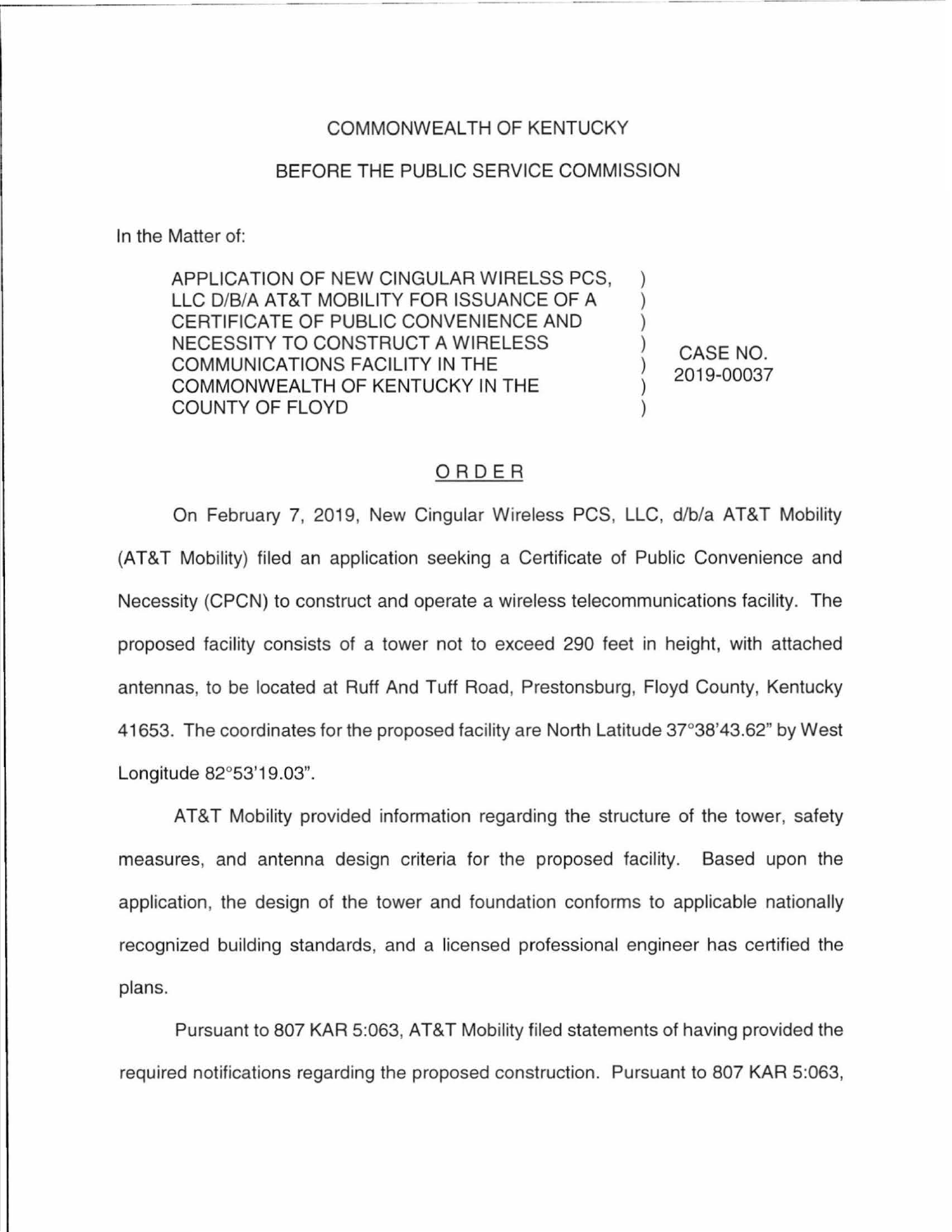AT&T Mobility filed evidence that the county judge/executive and all property owners within 500 feet and contiguous to the cell site have been notified of the proposed construction. The notices solicited any comments and informed the recipients of their right to request intervention. As of the date of this Order, no public comments or requests for intervention have been received.

Appalachian Wireless has filed applications with the Federal Aviation Administration (FAA) and the Kentucky Airport Zoning Commission (KAZC) seeking approval for the construction and operation of the proposed facility. The FAA application has been approved and the KAZC application is currently pending approval.

The Commission, having considered the evidence of record and being otherwise sufficiently advised, finds that AT&T Mobility has demonstrated that a facility is necessary to provide adequate utility service and, therefore, a CPCN to construct the proposed facility should be granted.

Pursuant to KRS 278.280, the Commission is required to determine proper practices to be observed when it finds, upon complaint or on its own motion, that the facilities of any utility subject to its jurisdiction are unreasonable, unsafe, improper, or insufficient. To assist the Commission in its efforts to comply with this mandate, AT&T Mobility should notify the Commission if the antenna tower is not used to provide service in the manner set out in the application and this Order. Upon receipt of such notice, the Commission may, on its own motion, institute proceedings to consider the proper practices, including removal of the unused antenna tower, which should be observed by AT&T Mobility.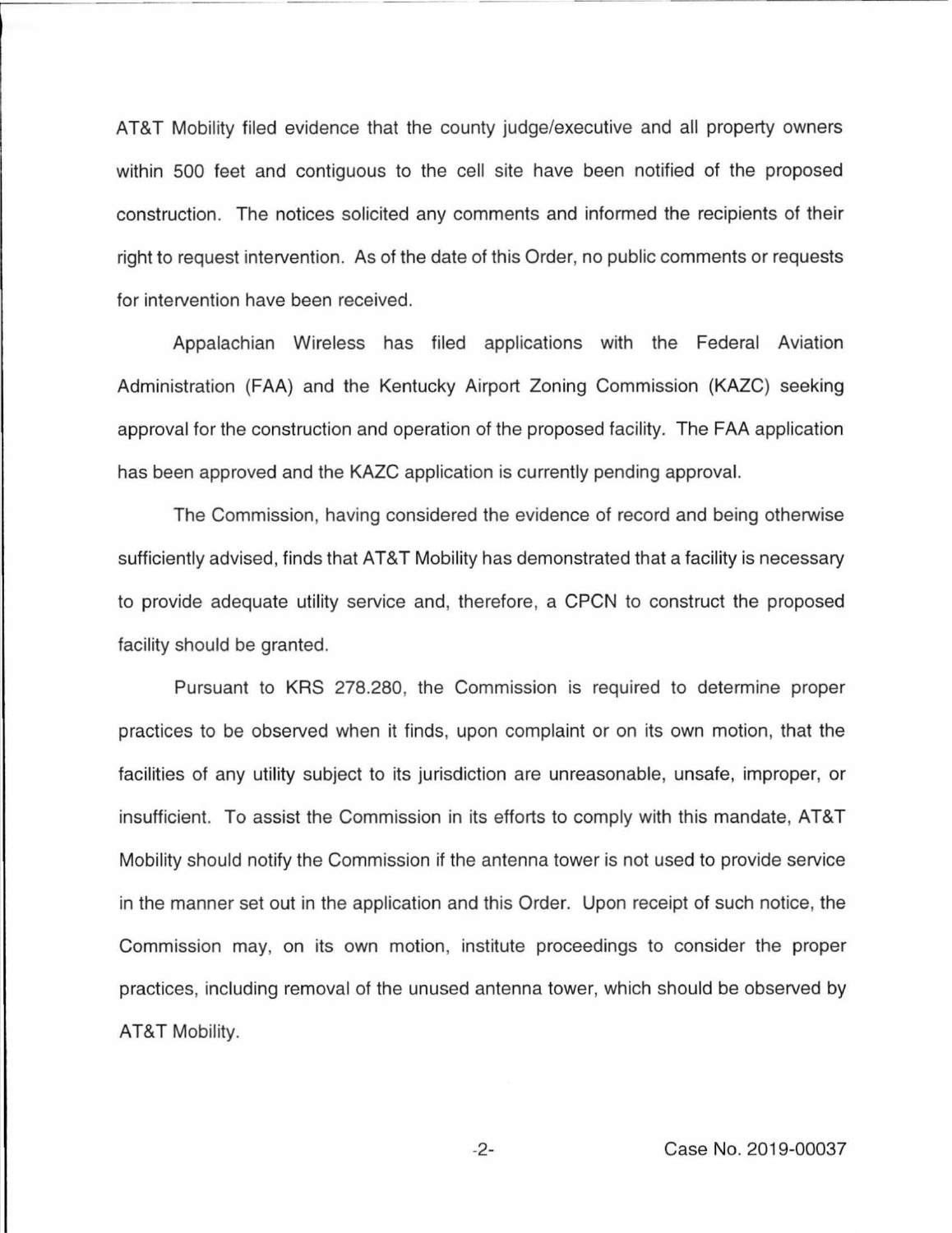IT IS THEREFORE ORDERED that:

1. AT&T Mobility is granted a CPCN to construct a wireless telecommunications facility. The proposed facility consists of a tower not to exceed 290 feet in height, with attached antennas, to be located at Ruff And Tuff Road, Prestonsburg, Floyd County, Kentucky 41653. The coordinates for the proposed facility are North Latitude 37°38'43.62" by West Longitude 82°53'19.03".

2. AT&T Mobility shall immediately notify the Commission in writing if, after the antenna tower is built and utility service is commenced, the tower is not used for a period of three months in the manner authorized by this Order.

3. The Applicant shall tile a copy of the final decision regarding the pending KAZC application tor the proposed construction within ten days of receiving the decision.

4. Documents filed, if any, in the future pursuant to ordering paragraphs 2 and 3 herein shall reference this case number and shall be retained in the post-case correspondence file.

5. This case is closed and removed from the Commission's docket.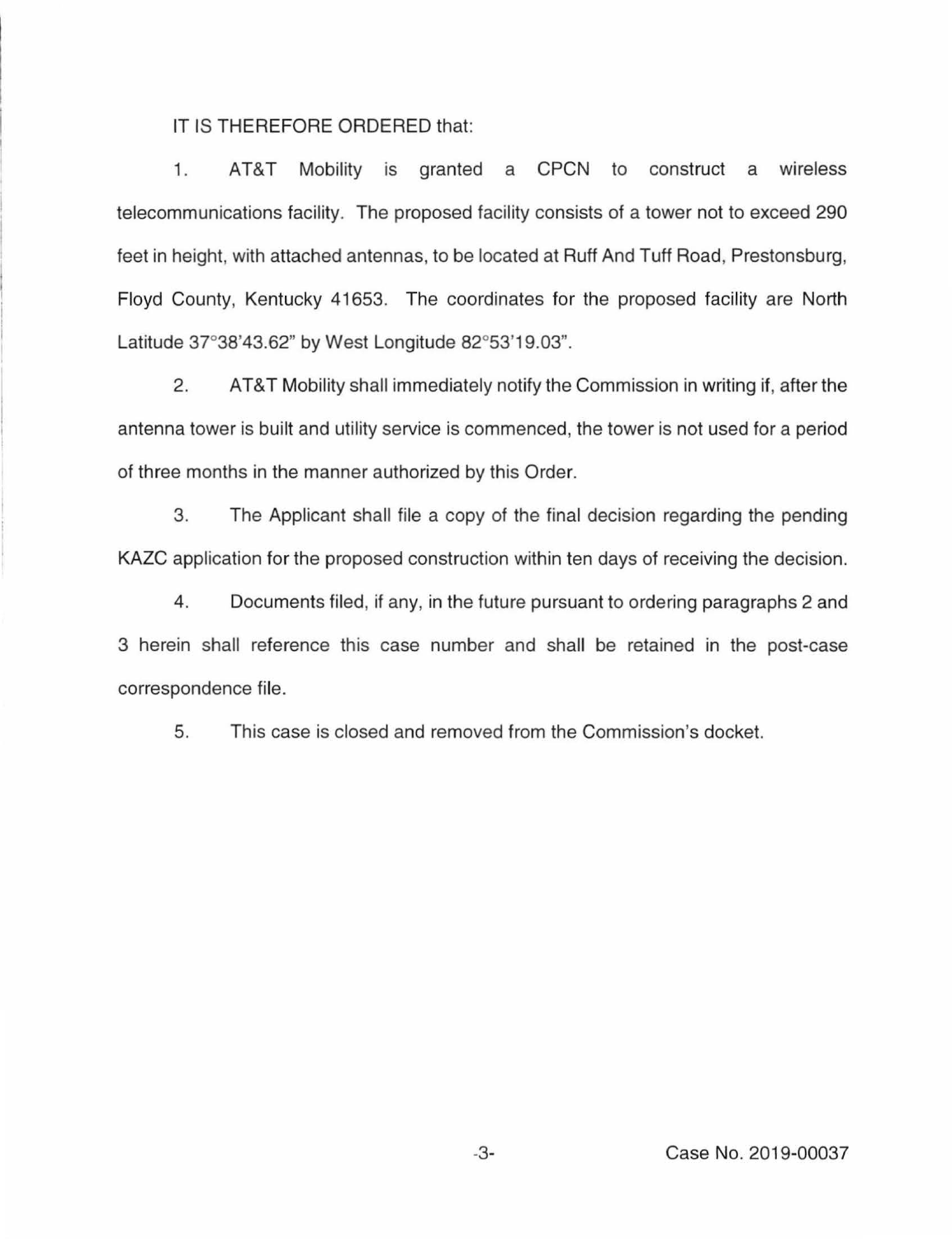By the Commission

| ENTERED                                      |  |  |
|----------------------------------------------|--|--|
| MAR 28 2019                                  |  |  |
| <b>KENTUCKY PUBLIC</b><br>SERVICE COMMISSION |  |  |

ATTEST:

Www. R. Pun

Case No. 2019-00037